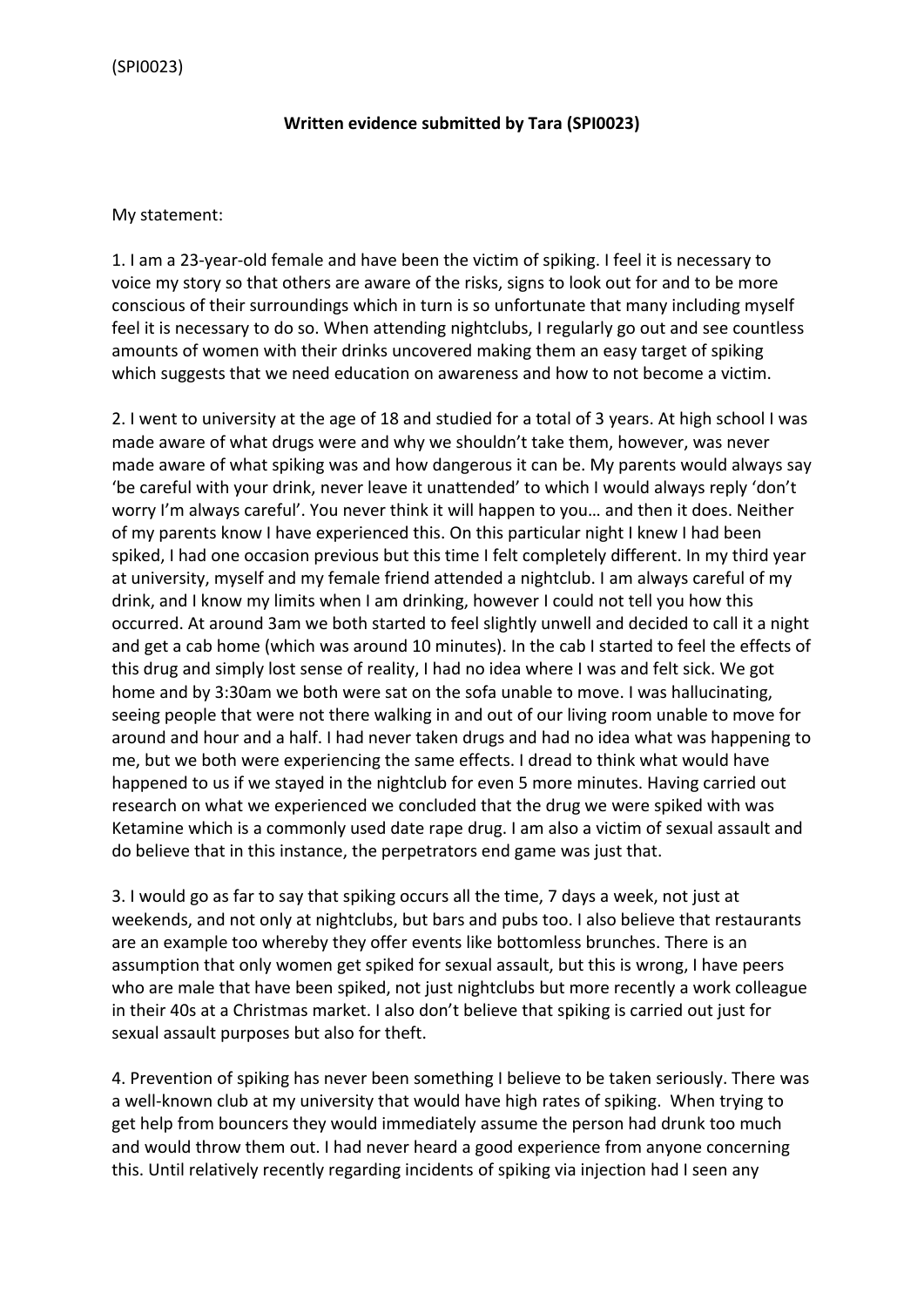awareness or measures being taken by nightclubs bars etc. to prevent spiking. For example, clubs are providing covers for glasses and test strips. However, I don't think this is enough.

5. When attending nightclubs, the main measures I have experienced are ID scanners which are used e.g., if you have been found with drugs you can be banned from that club, but also it lets other venues know when they scan your ID if you have been banned by a club and what for. At some clubs they have metal detectors and provide a thorough search, however his is not all clubs and I understand not all can implement this. However, if a club is known to have high rates of spiking, thorough searches may help in preventing drugs coming into their club. I understand not every single drug will be found but it may act as a deterrent to perpetrators bringing drugs in. Clubs and bars could also have a higher security presence, I have attended a club where they regularly have undercover security in order to look for suspicious behaviour.

6. More education is needed from a younger age on the risks and not just what can happen when you've been spiked but the implications for someone who has carried it out. When I was 16, I don't think I even knew what spiking was, let alone the damage it can cause. Furthermore, it's important to educate from 16 onwards as this is the time that teenagers may start drinking, it would be silly to say teenagers don't drink underage. I had friends who were underage that would go out with fake IDs and get let into clubs. Obviously, this is a separate issue but it's something we need to accept that does happen. It's also essential as not everyone goes to university where further education can be implemented on this.

7. When I attended university, there was not a single email, lecture or advice on drink spiking that I can recall. Due to the nature at attending university, social life is important and with the likes of 'Fresher's week', going out to events at clubs is a big part of making new friends at university and joining social groups. I can't speak for all universities but if they were like mine then more needs to be done to educate students on the necessary steps on what to do if they find someone showing signs of being spiked. When I was 18, other than reporting to staff at a venue I wouldn't have a clue on what else to do with someone who has been spiked e.g., if I should dial 999 or if they needed to be put in the recovery position etc. For those who do go to university, this knowledge will then stay with them and will be able to educate others.

8. In my experience, I didn't report my incident. I didn't feel the need too because I had managed to get home, I didn't get sexually assaulted and for that reason didn't think it needed to be reported to the police as it wasn't important enough and would waste police time. I know that the NHS does not have the capabilities to send off every single blood test however I now know that the police can do so much more. They can carry out tests, as well as requesting CCTV and the removal of drinks believed to be tampered with as all of this can be used in evidence. I didn't know this. The information is online but there is no awareness of it, not even one of my peers would know this information. Perpetrators can get up to 10 years in prison for spiking which is clearly not a big enough deterrent as spiking hasn't dropped, the rates have increased.

9. In conclusion, I believe it's unfortunate that as a female I will always cover my drink with my hand every time I go out as I am worried about getting spiked. I shouldn't have to feel